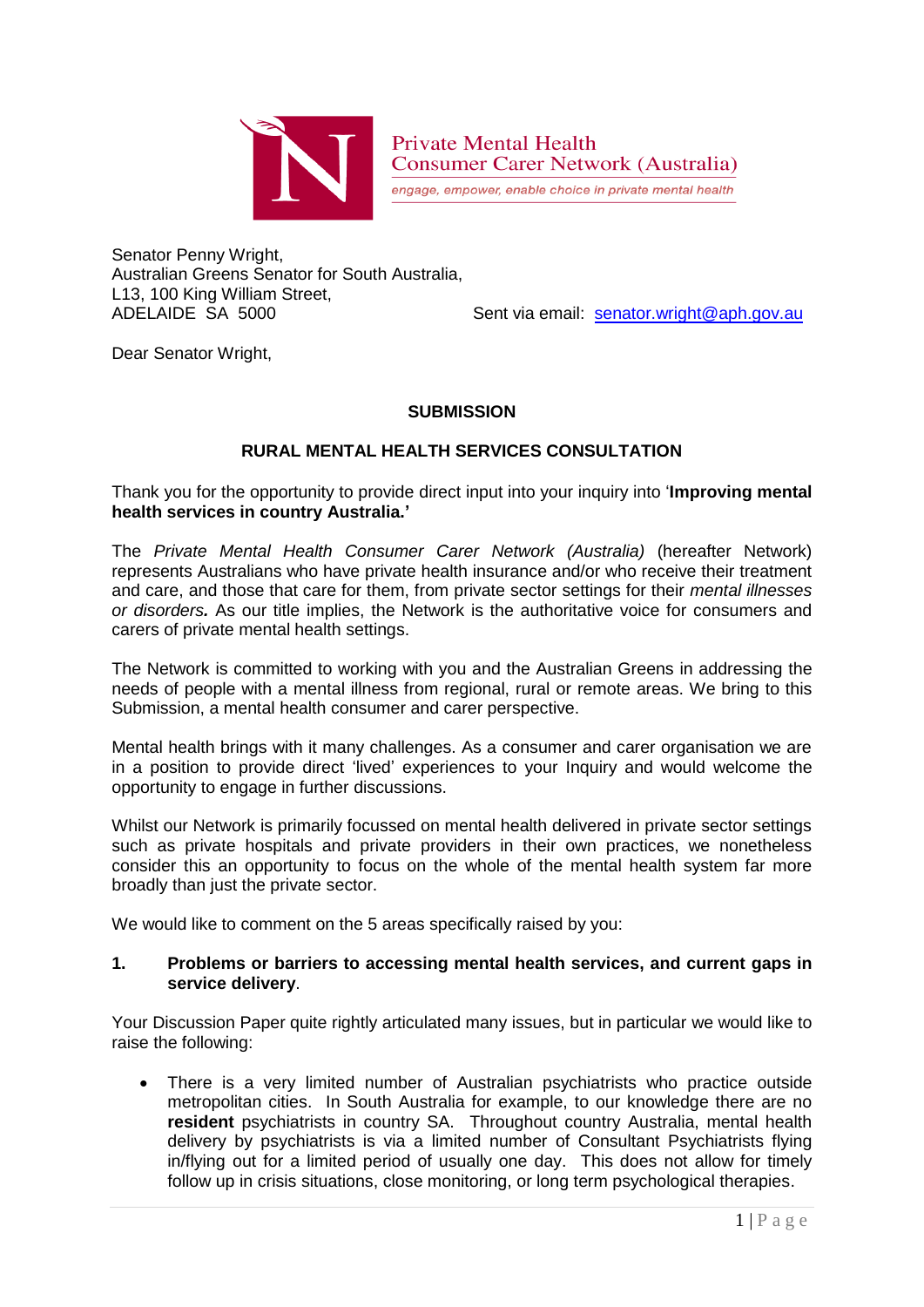Whilst psychologists are more accessible in regional areas, a similar situation applies regarding rural and especially remote locations.

The recent Federal Government incentive for Psychiatrist Office based IT or web teleconferencing goes some way to address these needs, however there is evidence that the uptake has been slow. Prioritising the roll out of the National Broadband Network to regional and rural areas would facilitate these services.

• The mental health needs of people in rural/remote areas are currently catered for by small community mental health teams. These clinicians provide much needed mental health care though in a limited capacity and can consist of one clinician working in isolation, or two or more working as a team. The more remote the location, the less number of clinicians. Whilst the workforce consists of mental health nurses, sometimes Occupational Therapists, sometimes psychologists and/or Social Workers, the ability to administer and monitor psychotropic medications, to provide crisis interventions, long term therapy etc is limited.

**We would recommend an incentive payment to the mental health workforce similar to that which applies to teachers. We would recommend an upfront payment to relocate, followed by an additional payment once employment has reached 18 months and a final payment once the term of employment has reached 36 months.**

 People in rural and remote communities should be encouraged to make greater use of government, non-government, community mental health services, resources and support groups where available. Stigma also plays a huge part in impeding mental illness identification and treatment. Both men and women in small communities often seek assistance from health professionals outside of their local community, especially for mental health issues, for fear of the reaction of others within their small social environ.

This heightened stigma in rural and remote communities remains an obstacle to the utilisation of mental health services partly due to the size of the communities and the close association people have with each other in social, community and employment situations.

**We would recommend a specific media campaign normalizing mental illness and to tackle stigma targeted to country Australia.** 

**We would recommend a heightened awareness campaign targeting the local geographic area of government, non-government, resources and support group availability.**

 A mental health consumer's condition is highly sensitive and any disclosure can, and indeed often does, result in discriminatory practices. These can range from not gaining employment in the first place, to struggling to cope with the mental illness and work commitments, often resulting in an inability to retain employment.

Therefore unemployment is a real issue for people in country Australia. Further, long drought conditions experienced a few years ago shattered crops, livestock etc and the ability of many to gain or maintain meaningful employment.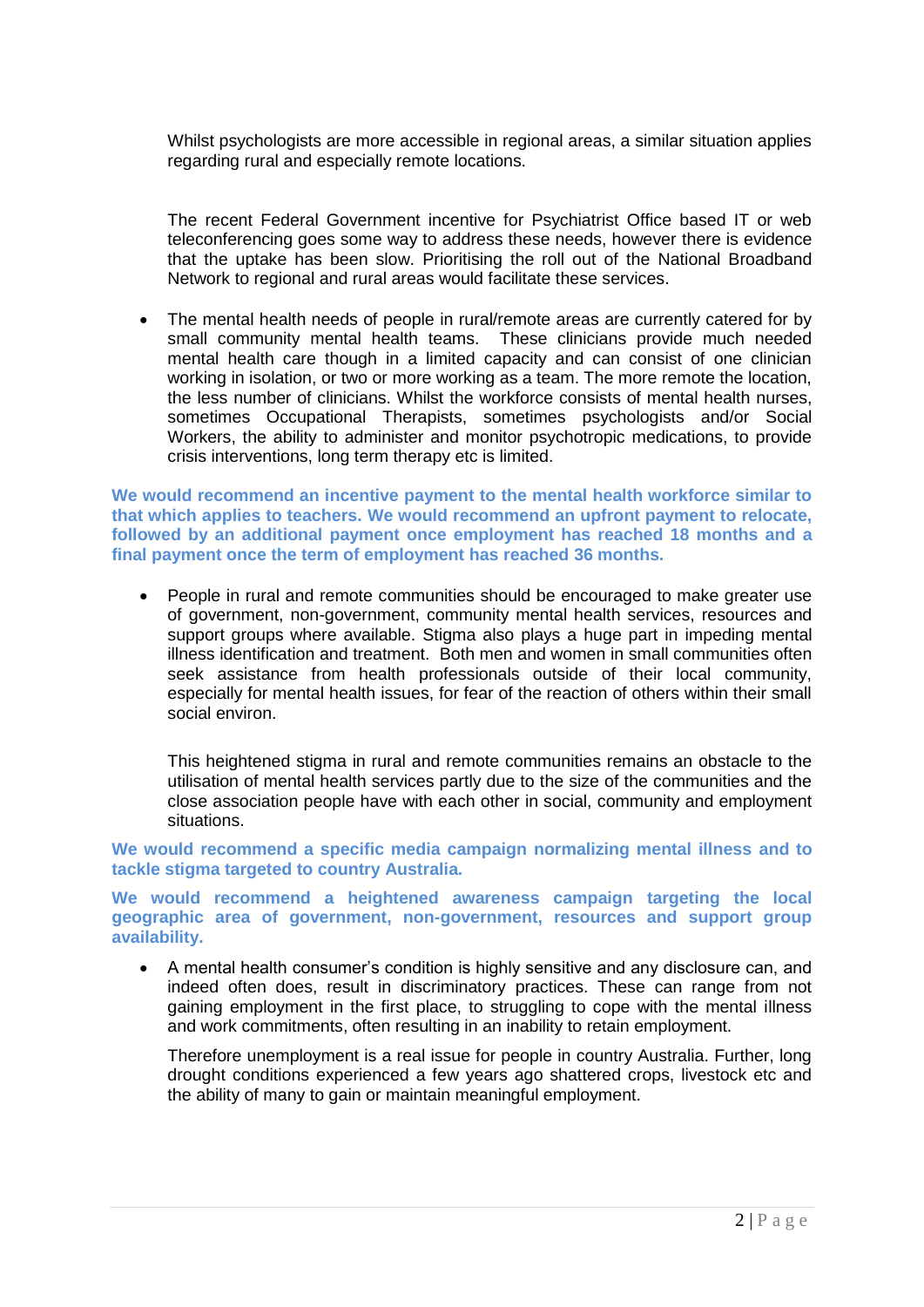#### **We would recommend as part of the media campaign tackling stigma, that a focus on employing people with a mental illness is achievable, acceptable and a good thing to do.**

Increasingly, significant numbers of Culturally and Linguistically Diverse (CALD) and refugee groups are being re-located in regional and rural areas. Specific refugee populations are now being relocated to specific areas ie Afghan refugees to Rockhampton for employment within the local abattoir. These geographic areas need to have mental health services which are user friendly and appropriate to address specific cultural and language needs. The question arises, are services being delivered and designed to attract local CALD or refugee communities, if not, then we would recommend that they are.

The Network believes that policy should be developed around ensuring that mental health services cater to their respective local geographic CALD and/or refugee communities.

**We would recommend that where local CALD and/or Refugee communities are significant in number, that policy be developed to ensure the design and provision of mental health services meet their cultural and language needs.**

#### **2. How we can address gaps in the delivery of mental health services**

People needing mental health services in rural and remote areas of Australia are severely disadvantaged due to the unavailability of services. The result is often that the first point of call for someone in crisis is the GP, ambulance, or police. The GP often takes responsibility for the ongoing management of people with a mental illness. There is an argument that these providers should have a higher level of training in the management of people suffering from a mental illness than their city counterparts.

There is also an argument that we need to consider the mental health of rural based GP's in an environment which sees great demand on their services. Peer support from urban-based GP's or the Royal Australian College of General Practitioners is strongly recommended.

Greater integration of urban-based psychiatrists and rural-based GPs, consumers and their carers can be achieved by use of tele-psychiatry. Governments need to take responsibility and put in place the necessary measures to enable the provision of this type of service more broadly. Whether this requires an increase the Medicare rebate for their time must be considered.

**We would recommend the strengthening of the Mental Health Professionals Network's capacity to deliver training opportunities and to offer peer support targeted to regional, rural and remote area staff including GPs, psychologists, mental health nurses, Occupational Therapists and Social Workers.**

The Mental Health Nurses Incentive Program offers the capacity of credentialed mental health nurses to undertake mental health care. Unfortunately, the Federal Government has frozen funds at the current level.

There are barriers to credentialed mental health nurses providing mental health care under this Program as individuals. Current eligibility requires a mental health nurse to work within the practice of an 'organisation'. Individual mental health nurses are unable to obtain their own Eligible Organisation Number. Eligible organisations must be community based and have the services of a general practitioner with a Medicare Australia provider number or a psychiatrist registered with Medicare Australia.

Eligible organisations may include:

• general practices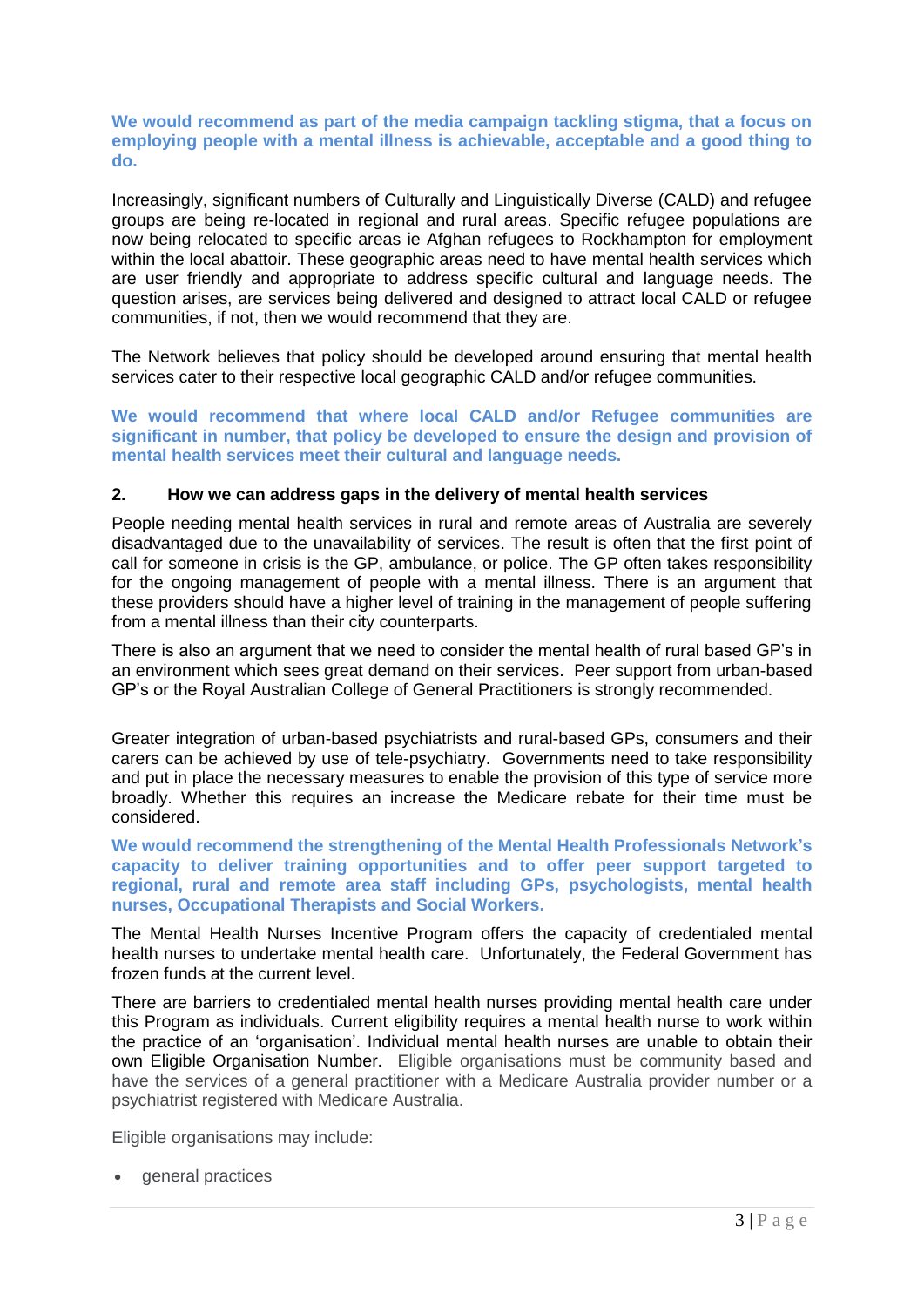- private psychiatry practices and
- Aboriginal and Torres Strait Islander Primary Health Care Services funded by the Australian Government through the Office for Aboriginal and Torres Strait Islander Health.

Until 31 December 2009, eligible organisations could engage or retain either:

- mental health nurses currently credentialed with the Australian College of Mental Health Nurses (ACMHN) and/or
- registered nurses with current registration who have obtained, or are working towards obtaining, specialist qualifications in mental health (such as a Graduate Diploma in Mental Health Nursing or a Masters in Mental Health Nursing) and have three years recent experience in mental health nursing.

From 31 December 2009, eligible organisations can only access payments through this program if they engage or retain the services of a mental health nurse currently credentialed with the ACMHN.

Should a nurse not be credentialed by 31 December 2009, the practice will not be able to claim reimbursement of sessions undertaken by the mental health nurse after this date.

**We would recommend the expansion of the MHNIP in country Australia and the removal of barriers inherent in the scheme to allow credentialed mental health nurses a greater capacity to work as individuals in the delivery of mental health services in rural and remote areas.**

## **3. Appropriate policy responses and solutions**

In terms of recruitment of psychiatrists to fill the needs of mental health consumers in rural and remote areas the following are currently in place.

 Overseas Trained Psychiatrists are required to undertake additional education. The Specialist Pathway of the RANZCP is a pathway to College Fellowship and only suitable for Overseas Trained *Specialists* (OTS) with a recognised Specialist Qualification who wish to remain and work in Australia permanently. Given that mental health is largely about 'talking therapy' language and strong accents by OTS can be an issue for consumers.

The other pathway to RANZCP College Fellowship is to recruit to an Area of Need. Areas of Need are declared by the States and Territories for rural and remote areas when the jurisdictional governments offer employment. The Overseas Trained psychiatrists in these positions are often unsupported by the Governments where they are required to practice often in isolation within a mental health system which is complex and foreign. This can act as a deterrent in recruitment and retention.

**We would recommend greater peer support for Overseas Trained Psychiatrists and greater education about the Australian mental health system provided by the relevant state or territory Government.**

## **4. Best practice approaches to suicide preventions**

The Network is concerned about the increased rate of suicide in rural and regional areas. It is common knowledge that these areas have a much higher rate of suicide than metropolitan areas. Increasingly, the results of drought, natural disasters, loss of properties held in